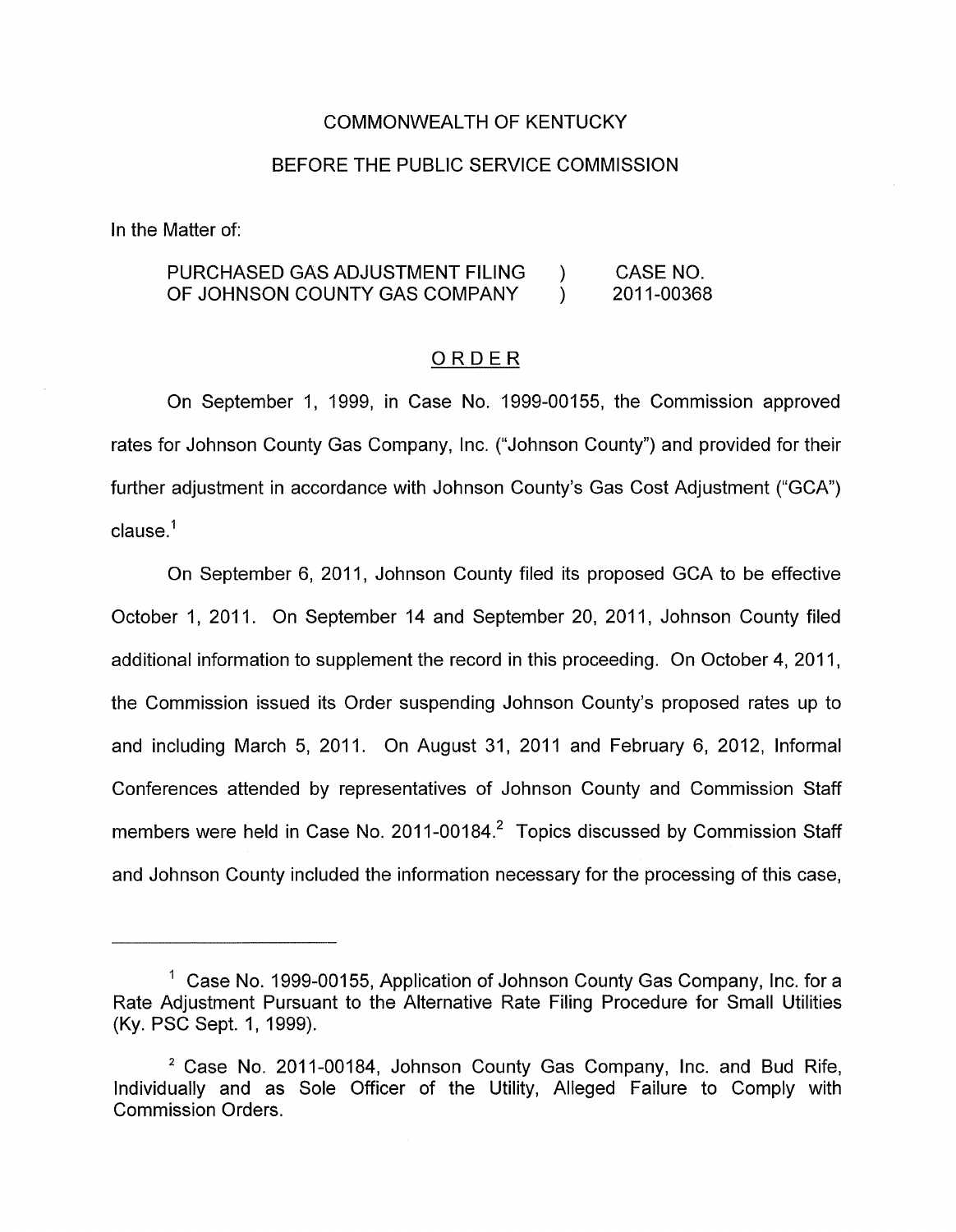Johnson County's bankruptcy and gas supply arrangements, and whether amounts which ordinarily would flow through the Actual Adjustment ("AA") component of its GCA in this case should be considered pre-bankruptcy debt which would be disposed of in bankruptcy.

After reviewing the record in this case and in Case No. 2011-00184, and being otherwise sufficiently advised, the Commission finds that:

1. Johnson County's notice includes revised rates designed to pass on to its customers its expected change in wholesale gas costs.

2. Johnson County's notice sets out an Expected Gas Cost ("EGC") of \$5.7084, based on supplier rates expected to be in effect for the quarter beginning October 1, 2011. Johnson County's rates should reflect more current pricing so that any mismatch between collections and its actual cost of gas may be minimized. The EGC should be \$4.9946 per Mcf, which includes the most current NYMEX Natural Gas 12-Month Strip beginning March 2012, to price estimated purchases from NiSource, which is designated as "TECO Pool" in Johnson County's application. This EGC represents a decrease of \$1.6953 per Mcf from its previous EGC of \$6.6899 per Mcf.

3. Johnson County's notice sets out no current quarter Refund Adjustment.

4. Johnson County's notice sets out a current quarter AA in the amount of \$.9153 per Mcf, which was incorrectly calculated based on a review of information provided by Johnson County. However, due to Johnson County's June 27, 2011 bankruptcy filing, all amounts that would otherwise have been included in Johnson County's AA are pre-bankruptcy petition amounts and are the subject of creditor claims.

-2- Case No. 2011-00368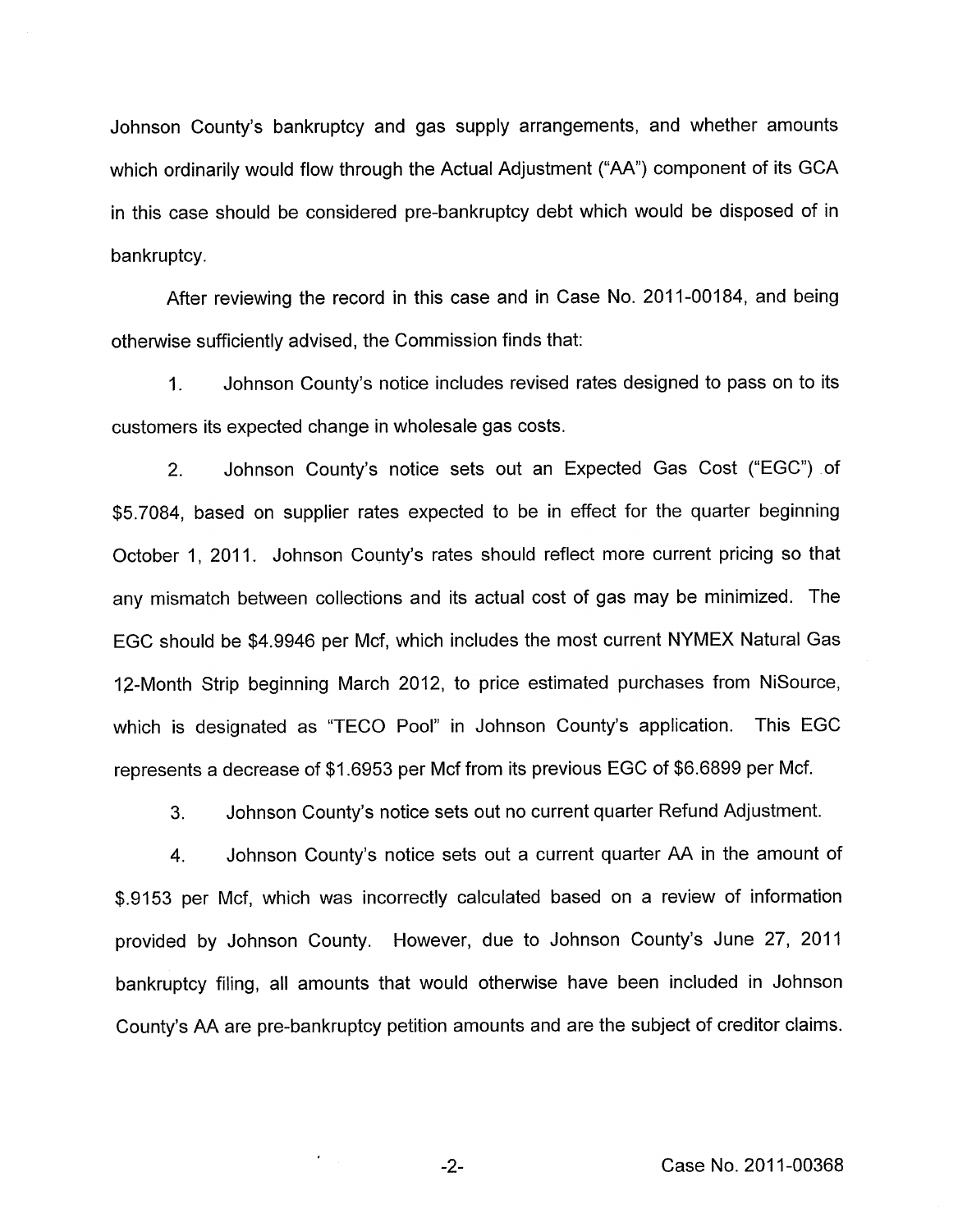There is, therefore, no current quarter AA to include in Johnson County's rates, and no previous quarter AAs remaining. Johnson County's total AA is \$.OOOO per Mcf.

*5.* Johnson County's notice proposes no current quarter and no total Balance Adjustment.

6. Johnson County's GCA is \$4.9946 per Mcf, which is a decrease of \$1.6953 per Mcf from its previous GCA of \$6.6899 per Mcf.

7. The rates in the Appendix to this Order are fair, just, and reasonable and should be approved for billing for service rendered by Johnson County on and after the date of this Order.

8. Johnson County should file its application for its next quarterly GCA, to be effective April 1, 2012, no later than March 11, 2012.

IT IS THEREFORE ORDERED that:

1. The rates proposed by Johnson County are denied.

2. The rates in the Appendix attached hereto and incorporated herein are approved for billing for service rendered on and after the date of this Order.

3. Within 20 days of the date of this Order, Johnson County shall file its revised tariff sheets with this Commission setting out the rates authorized herein and reflecting that they were approved pursuant to this Order.

4. Johnson County should file its application for its April 1, 2012 GCA no later than March 11, 2012.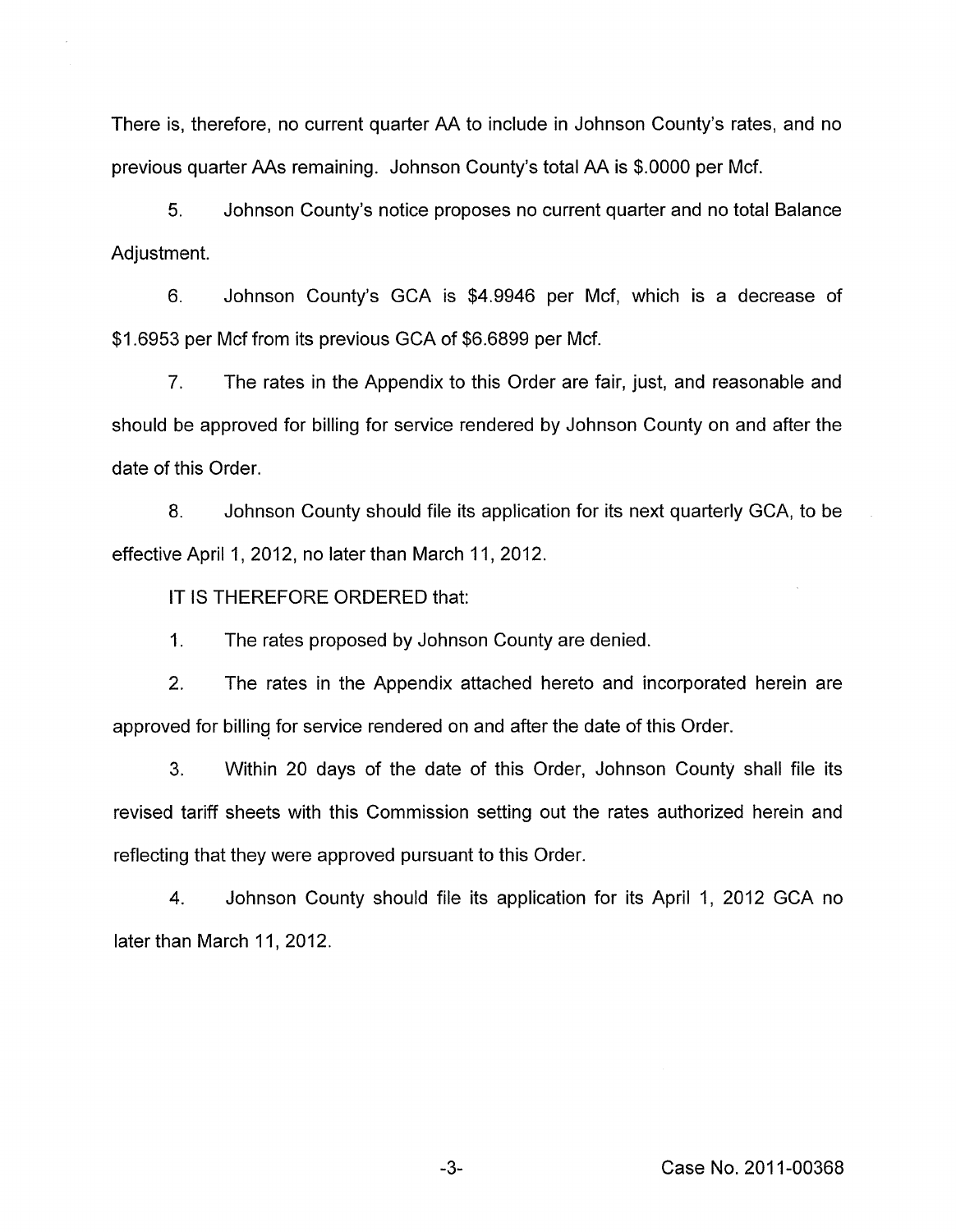By the Commission



**ATTEST** Executive/Director

 $\bar{a}$ 

Case No. 2011-00368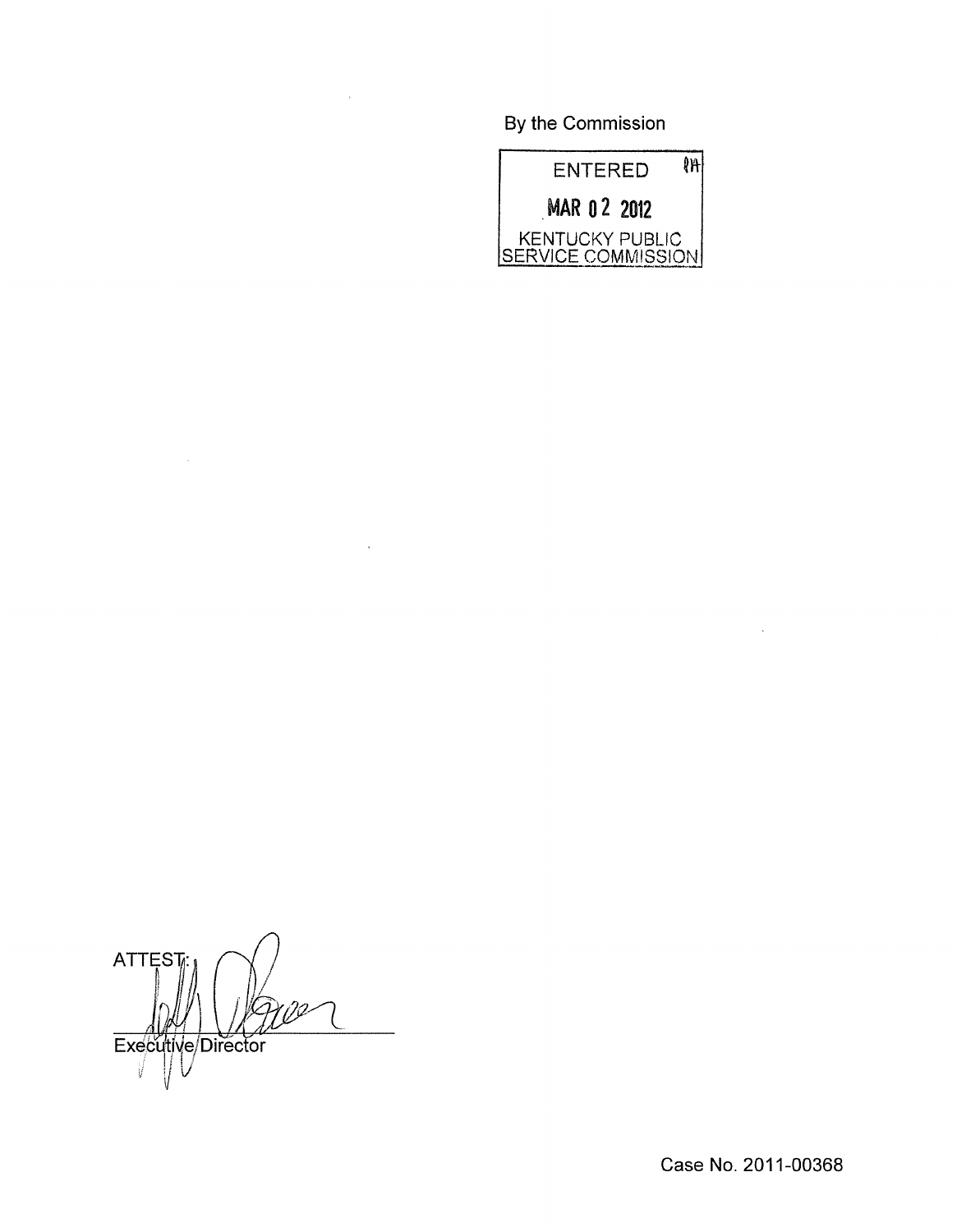## **APPENDIX**

#### APPENDIX TO AN ORDER OF THE KENTUCKY PUBLIC SERVICE COMMISSION IN CASE NO. 2011-00368 DATED **MAR 02 2012**

The following rates and charges are prescribed for the customers in the area served by Johnson County Gas Company, Inc. All other rates and charges not specifically mentioned herein shall remain the same as those in effect under authority of this Commission prior to the effective date of this Order.

## RATES:

# **Residential**

| Monthly                                    | <b>Base Rate</b>     | <b>Gas Cost</b><br>Recovery<br>Rate | Total<br>Rate          |
|--------------------------------------------|----------------------|-------------------------------------|------------------------|
| Minimum Bill 0-1 Mcf<br>All additional Mcf | \$6.9542<br>\$5.9542 | \$4.9946<br>\$4.9946                | \$11.9488<br>\$10.9488 |
| Commercial                                 |                      |                                     |                        |
| Monthly<br>All Mcf                         | \$6.3042             | \$4.9946                            | \$11.2988              |

 $\mathcal{A}$